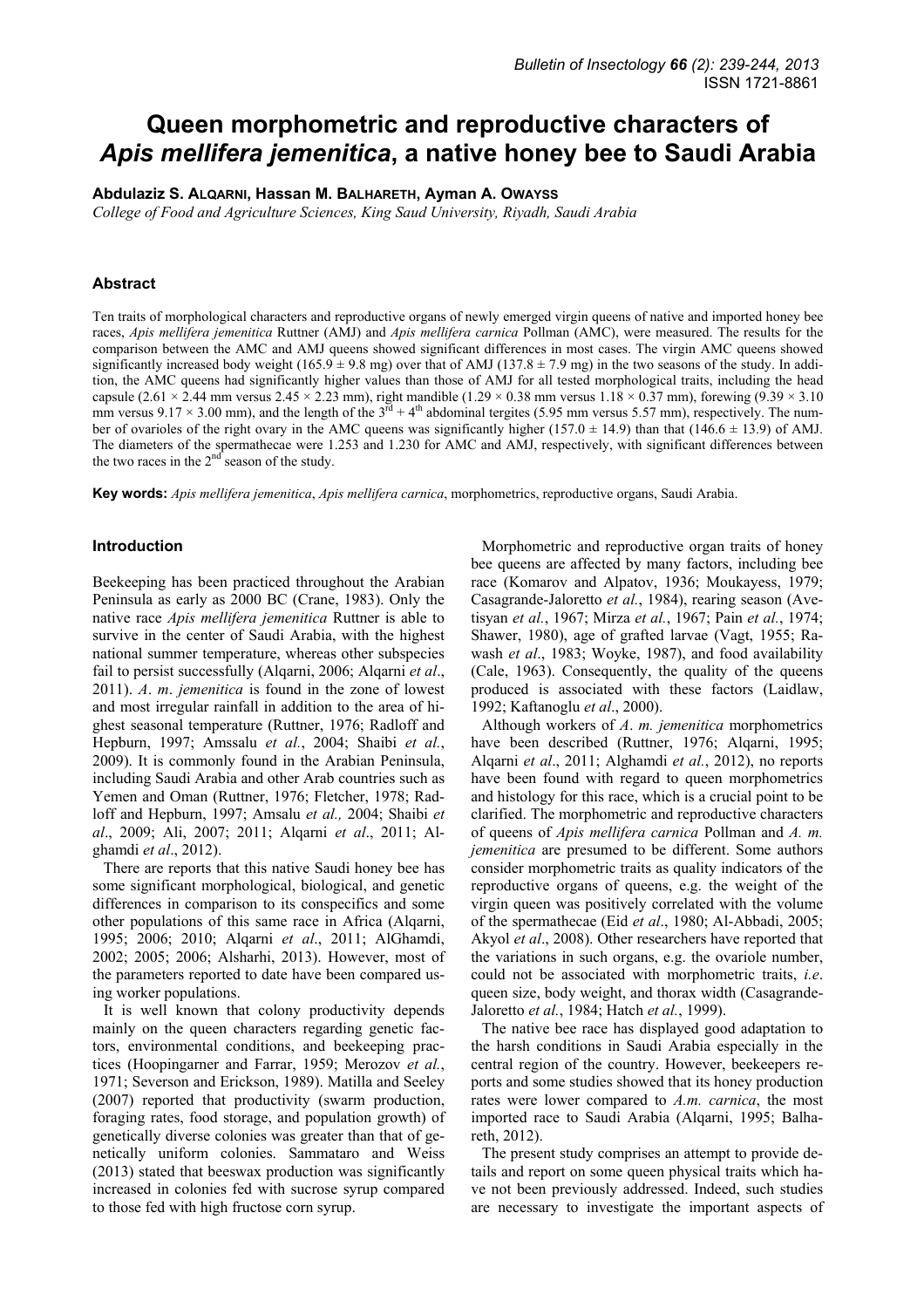queen characters for the indication of potential quality. It would be helpful for the selection and breeding programs for the native bee race. Therefore, this work is the initial step in the study of certain *A. m. jemenitica* queen morphological and reproductive organ traits.

#### **Materials and methods**

Ten traits were measured in newly emerged queens of *A. m. jemenitica*, the native honey bee race of Saudi Arabia, and those parameters were compared with those of newly emerged *A. m. carnica* queens, the most imported race to Saudi Arabia, under the same conditions. This study was conducted in the apiary of Bee Research Unit, College of Food and Agriculture Sciences, King Saud University, Riyadh, Saudi Arabia, during the spring (April) seasons of 2010 and 2011.

#### Honey bee colonies

Ten honey bee colonies of the two races (five colonies/ race) of equal density were used for the experiment. The native honey bee colonies of *A. m. jemenitica* were collected from the Assir region, southwestern Saudi Arabia; those of the Carniolan honey bee, *A. m. carnica*, were imported from a reliable source in Egypt that maintains only Carniolan bees. All the colonies were maintained in wooden Langstroth hives with mother queens of the same age. The performance of the colonies was enhanced by feeding them sugar syrup  $(1:1, w/v)$  and pollen grains at rates of 0.5 L and 200 g/ colony, respectively.

#### Queen rearing

The experimental queens of the two tested honey bee races were produced in the above-mentioned apiary, with standard queen rearing techniques (Doolittle, 1909) using 5 mother queens per race. After being completely sealed, the queen cells were caged using plastic cages and kept in their colonies until queen emergence.

## Measurements of morphometric traits

Newly emerged virgin queens (12 hrs old; 20 queens/ race) were transported to the laboratory to be weighed (Szabo, 1973). The dimensions (length and width) of the head capsule and right mandible (Ruttner, 1980), fore wing (Woyke, 1987), and the length of the  $3<sup>rd</sup> + 4<sup>th</sup>$  abdominal (abd.) tergites (Abdalla, 2001) were measured using a binocular microscope with the aid of micrometric lenses.

# Measurements of reproductive organs

Virgin queens were anesthetized with chloroform and fixed onto a dissecting tray. Using fine scissors, the two lateral sides of the queen were carefully cut, and the tergal parts were gently removed. The entire specimen was washed with distilled water for clear observation of the ovaries. The right ovary was carefully isolated and placed in a drop of xylene on a glass slide (Abdalla, 2001). For clarification, a drop of Puri's medium (100 mL distilled water + 50 ml glycerin + 30 ml glacial acetic acid + 70 g chloral hydrate) was placed onto the ovary for two minutes to separate the ovarioles, which were carefully washed with water to remove any residue (Ibrahim, 1977). The loosened ovarioles were counted with the aid of binocular magnification. The diameter and volume of the spermathecae were calculated (Szabo, 1982) using a graded eyepiece, and the specimens were examined under a stereomicroscope (SZX 10, Olympus, Japan) at magnification of 100-400X (zoom ratio of 10: 1).

#### Statistical analysis

The experimental colonies (queens) of both honey bee races were randomized in a complete block design. The data were calculated as the mean values and tested for significance at a 5% probability by Duncan's test and also correlation coefficients were calculated (Duncan, 1955). The software program SAS (SAS, 2008) was applied for the data computing and analysis.

# **Results**

The data in table 1 show that the *A. m. carnica* virgin queens had significantly ( $P < 0.05$ ) higher body weights  $(165.9 \pm 9.8 \text{ mg}, n = 20)$  than those of *A. m. jemenitica*  $(137.8 \pm 7.9 \text{ mg})$  in the two seasons of the study. Similarly, the *A. m. carnica* queens showed significantly (*P* < 0.05) higher values than *A*. *m. jemenitica* for all the tested morphological traits, including the dimensions (general mean) of the head capsule  $(2.61 \times 2.44 \text{ mm})$ versus  $2.45 \times 2.23$  mm), right mandible  $(1.29 \times 0.38)$ mm versus  $1.18 \times 0.37$  mm), forewing  $(9.39 \times 3.10$  mm versus  $9.17 \times 3.00$  mm), and length of the  $3^{\text{rd}} + 4^{\text{th}}$  abd. tergites (5.95 mm versus 5.57), respectively (table 2).

With regard to the reproductive organs, table 3 shows that the number of ovarioles in the right ovary of the *A. m. carnica* queens  $(156.98 \pm 14.9; n = 20)$  was significantly (*P* < 0.05) higher than that of *A. m. jemenitica*  $(146.6 \pm 13.9)$ . In contrast, the mean values for the diameters of spermathecae did not differ significantly  $(P > 0.05)$  for the two races, with values of 1.253 mm and 1.230 mm for *A. m. carnica* and *A. m. jemenitica*, respectively (table 4), and a significant difference  $(P < 0.05)$  between the two races was only observed in the  $2<sup>nd</sup>$  season. Additionally, an insignificant difference  $(P > 0.05)$  was found in the spermathecal volume in the 1<sup>st</sup> season between the two races, but this difference was significant ( $P < 0.05$ ) in the 2<sup>nd</sup> season, with values of 1.038 mm3 and 0.979 mm3 for *A. m. carnica* and *A*. *m. jemenitica*, respectively (table 5).

Highly positive correlations were found between the virgin queen body weight and head capsule dimensions  $(r = 0.6771)$ , length of mandible  $(r = 0.6618)$ , length of forewing  $(r = 0.6056)$ , and length of the  $3 + 4$  abd. tergites. In contrast, only a weak correlation was found between the body weight and ovariole number  $(r = 0.2225)$ , diameter of spermathecae  $(r = 0.2413)$ , and volume of spermathecae  $(r = 0.2439)$ .

Positive correlations were found between the ovariole number and head capsule dimensions  $(r = 0.3749)$  for length and  $r = 0.5383$  for width), length of mandible  $(r = 0.3102)$ , and length of the  $3 + 4$  abd. tergites. In addition, positive correlations were found between the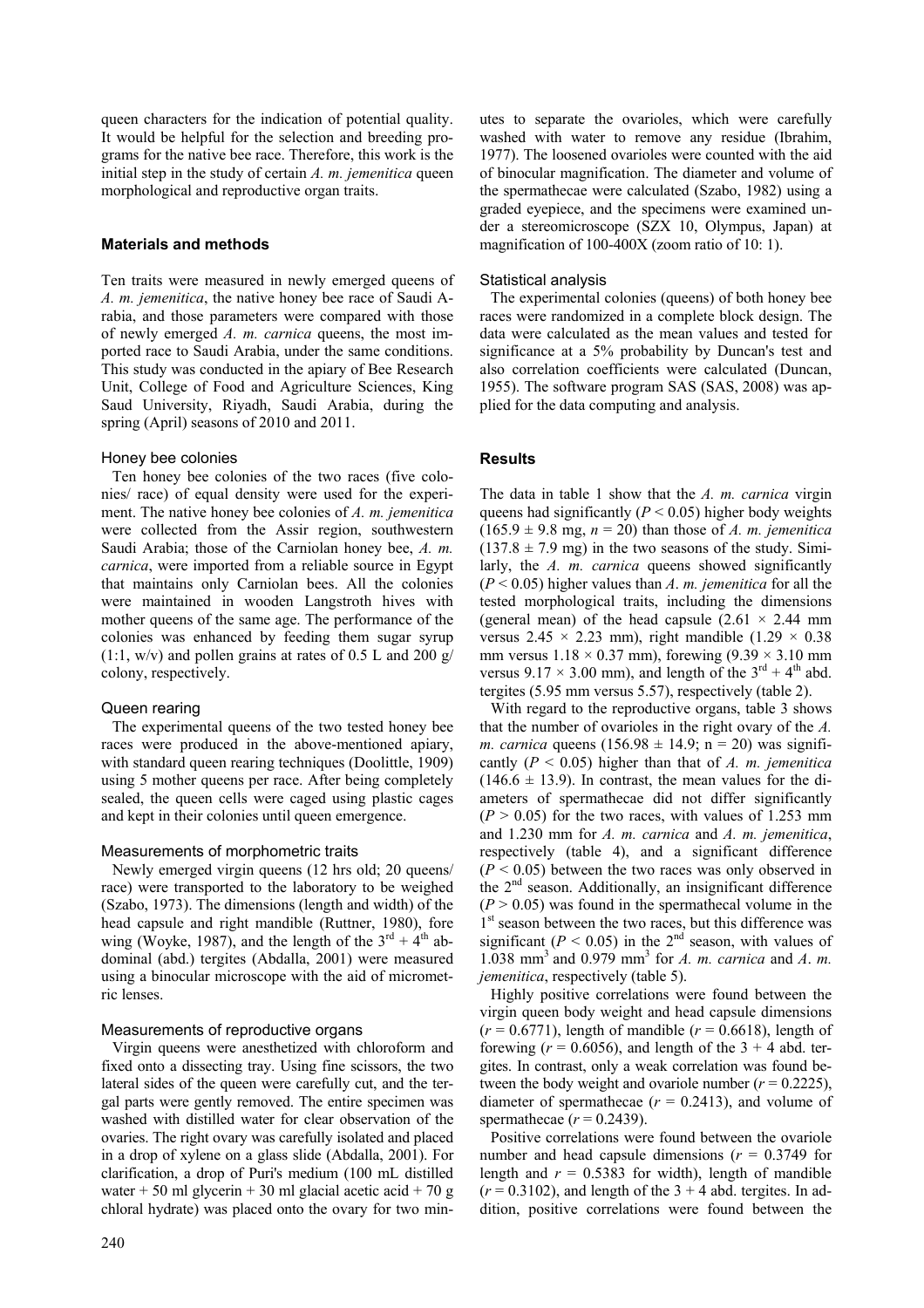**Table 1.** Mean body weight (± SD) of virgin queens of *A. m. carnica* and *A. m. jemenitica* reared by the grafting method during spring of 2010 and 2011 in Riyadh, Saudi Arabia.

| Honeybee race    | Mean body weight (mg) of queens ( $n = 20 / r$ ace) |                       |                 |                       |
|------------------|-----------------------------------------------------|-----------------------|-----------------|-----------------------|
|                  | 2010                                                | 2011                  | Range           | General mean          |
| A. m. carnica    | $169.050 a \pm 2.798$                               | 162.700 $a \pm 0.974$ | $1530 - 1950$   | $165.875 A \pm 9.791$ |
| A. m. jemenitica | $133.750 \text{ c} \pm 1.534$                       | $141.875 b \pm 0.907$ | $121.0 - 149.0$ | $137.813 B \pm 7.919$ |
|                  |                                                     |                       |                 |                       |

The mean values with different letters in the same column are significantly different ( $P \le 0.05$ ).

**Table 2.** Mean values (± SD) of morphometric characters (mm) of virgin queens of *A. m. carnica* and *A. m. jemenitica* ( $n = 20 / r$  race) reared by the grafting method during spring of 2010 and 2011 in Riyadh, Saudi Arabia.

|                                           | A. m. carnica |      | A. m. jemenitica |      | General mean                                                                                                                       |  |
|-------------------------------------------|---------------|------|------------------|------|------------------------------------------------------------------------------------------------------------------------------------|--|
|                                           | 2010          | 2011 | 2010             | 2011 | A. m. carnica A. m jemenitica                                                                                                      |  |
| Head                                      |               |      |                  |      | Length $2.608 \pm 0.0200$ $2.615 \pm 0.0139$ $2.468 \pm 0.0247$ $2.423 \pm 0.0143$ $2.6113$ a $\pm 0.0120$ $2.4450$ b $\pm 0.0145$ |  |
| capsule                                   |               |      |                  |      | Width $2.400 \pm 0.0218$ $2.482 \pm 0.0148$ $2.213 \pm 0.0158$ $2.254 \pm 0.0167$ $2.4408$ a $\pm 0.0145$ $2.2333$ b $\pm 0.0118$  |  |
| Right                                     |               |      |                  |      | Length $1.273 \pm 0.5600$ $1.300 \pm 0.0600$ $1.199 \pm 0.7700$ $1.164 \pm 0.1210$ $1.2865$ a $\pm 0.0046$ 1.1813 b $\pm 0.0076$   |  |
| mandible                                  |               |      |                  |      | Width $0.373 \pm 0.0076$ $0.388 \pm 0.0032$ $0.369 \pm 0.0053$ $0.371 \pm 0.0043$ $0.3803$ a $\pm 0.0042$ $0.3695$ b $\pm 0.0034$  |  |
| Right                                     |               |      |                  |      | Length $9.400 \pm 0.0435$ $9.385 \pm 0.0343$ $9.185 \pm 0.0372$ $9.155 \pm 0.0312$ $9.3925$ a $\pm 0.0274$ $9.1700$ b $\pm 0.0241$ |  |
| fore wing                                 |               |      |                  |      | Width $3.048 \pm 0.0219$ $3.125 \pm 0.0190$ $2.980 \pm 0.0401$ $3.025 \pm 0.0143$ $3.0863$ a $\pm 0.0156$ $3.0025$ b $\pm 0.0213$  |  |
| Length of $3^{\text{rd}} + 4^{\text{th}}$ |               |      |                  |      | $5.883 \pm 0.0540$ 6.025 $\pm$ 0.0315 5.450 $\pm$ 0.0309 5.688 $\pm$ 0.0198 5.9538 a $\pm$ 0.0329 5.5688 b $\pm$ 0.2630            |  |
| abd. tergites                             |               |      |                  |      |                                                                                                                                    |  |

The mean values with different letters in the same column are significantly different ( $P \le 0.05$ ).

**Table 3.** Mean ovariole number  $(\pm SD)$  of virgin queens of *A. m. carnica* and *A. m. jemenitica* reared by the grafting method during spring of 2010 and 2011 in Riyadh, Saudi Arabia.

| Honey bee race   | Ovariole number (right ovary) ( $n = 20 / r$ ace) |                       |                   |                       |
|------------------|---------------------------------------------------|-----------------------|-------------------|-----------------------|
|                  | 2010                                              | 2011                  | Range             | General mean          |
| A. m. carnica    | 149.750 $a \pm 3.313$                             | $164.200 a \pm 4.153$ | $109.00 - 197.00$ | $156.98 A \pm 14.889$ |
| A. m. jemenitica | $147.400 b \pm 2.507$                             | $145.750 b \pm 1.542$ | $118.00 - 178.00$ | $146.58 B \pm 13.854$ |

The mean values with different letters in the same column are significantly different ( $P \le 0.05$ ).

**Table 4.** Mean values (± SD) of the spermathecal diameter of virgin queens of *A. m. carnica* and *A. m. jemenitica* reared by the grafting method during spring 2010 and 2011 in Riyadh, Saudi Arabia.

| Honey bee race   | Spermathecal diameter (mm) $(n = 20 / race)$ |                     |               |                     |
|------------------|----------------------------------------------|---------------------|---------------|---------------------|
|                  | 2010                                         | 2011                | Range         | General mean        |
| A. m. carnica    | $1.201 c \pm 0.009$                          | $1.305 a \pm 0.009$ | $115 - 135$   | $1.253 A \pm 0.066$ |
| A. m. jemenitica | $1.187 c \pm 0.008$                          | $1.273 b \pm 0.008$ | $1.12 - 1.30$ | $1.230 A \pm 0.055$ |

The mean values with different letters in the same column are significantly different ( $P \le 0.05$ ).

**Table 5.** Mean values of the spermathecal volume of virgin queens of *A. m. carnica* and *A. m. jemenitica* reared by the grafting method during spring of 2010 and 2011 in Riyadh, Saudi Arabia.

| Honey bee race   | Spermathecal volume $\text{(mm)}$ (n = 20 / race) |                     |               |                     |
|------------------|---------------------------------------------------|---------------------|---------------|---------------------|
|                  | 2010.                                             | 2011                | Range         | General mean        |
| A. m. carnica    | $0.909 c \pm 0.095$                               | $1.166 a \pm 0.104$ | $0.80 - 1.29$ | $1.038 A \pm 0.163$ |
| A. m. jemenitica | $0.876$ c $\pm$ 0.081                             | $1.080 b \pm 0.083$ | $0.70 - 1.15$ | $0.979 B \pm 0.131$ |

The mean values with different letters in the same column are significantly different ( $P \le 0.05$ ).

spermathecal diameter and width of head capsule  $(r = 0.3421)$ , width of forewing  $(r = 0.3271)$ , and length of the  $3 + 4$  abd. tergites ( $r = 0.4904$ ). However, the correlation between the ovariole number and length and width of the forewing was insignificant  $(r = 0.1832$  and 0.0190, respectively).

#### **Discussion**

The results of this study showed clear differences between the queens of *A*. *m. jemenitica* and *A. m. carnica*. Alqarni *et al*. (2011) and Alghamdi *et al.* (2012) reported various details of worker morphometrics, de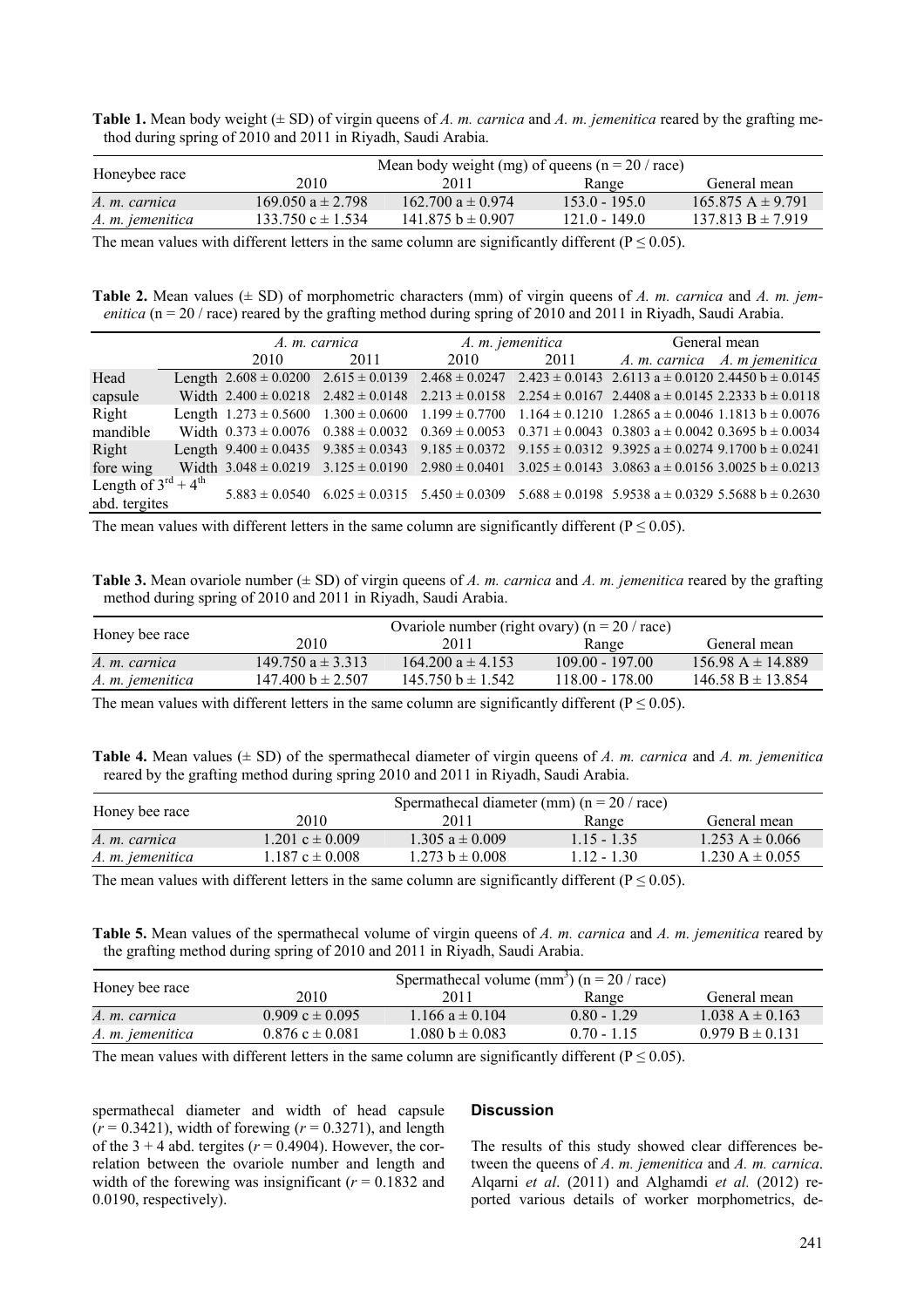scribing significant differences among the workers of *A*. *m. jemenitica* and *A. m. carnica*. Additionally, the ongoing research at the molecular level, combining the characteristics of queens, workers, and drones reveal clear differences between *A*. *m. jemenitica* and other races. Alsharhi (2013) examined the genetic diversity of the native Saudi bees and stated that gene flow between this race and the imported Carniolan bees was very low.

Table 2 shows the results of the morphological traits, whereby the values for the queens of *A. m. carnica* significantly exceeded those of *A*. *m. jemenitica*. These differences were also found in the morphometric traits of workers of Carniolan bees compared to those of *A. m. jemenitica* or their 1<sup>st</sup> generation hybrid (Alqarni, 1995) and in morphometric and reproductive characters of drones from the same two races (Alqarni and Taha, unpublished data). The present data for *A. m. carnica* (table 2) are in accordance with the results of Abdalla (2001), who recorded  $9.01 \times 3.01$  mm for the forewing dimensions and 6.10 mm for the length of the  $3<sup>rd</sup> + 4<sup>th</sup>$ abd. tergites. In contrast, our measurements are relatively smaller than those of Al-Abbadi (2005), who reported  $10.15 \times 3.18$  mm for the forewing dimensions and 4.40 mm for the length of the  $3<sup>rd</sup> + 4<sup>th</sup>$  abd. tergites in the queens of the Carniolan hybrid. Although these differences were relatively small, they could be due to hybridization or differences in queens' source.

It is shown in table 1 that the virgin queens of *A. m. carnica* had significantly higher body weight than the *A*. *m. jemenitica* queens. Although the body weight of newly emerged queens might be an indicator of queen fecundity (Eid *et al.*, 1980), the difference in the present study is due to the larger size of *A. m. carnica* queens. In Egypt, the weight of Carniolan hybrid queens was reported to be 153.4 mg and 145.9 mg for two successive years (Abdalla, 2001) and was 174.16 mg for queens produced by the grafting method (Al-Abbadi, 2005). Accordingly, the fresh weight of queens is not a good indicator of ovariole number (Corbella and Goncalves, 1982; Hatch *et al.*, 1999), even though this relationship was found to be significant by other authors (El-Sayed, 1977; Ibrahim, 1977; Woyke, 1987). Fischer and Maul (1991) found a significant correlation between the spermathecal volume and ovariole number. Additionally, a weak correlation was found between the body weight and spermathecal diameter (Esmen, 2004).

With regard to the reproductive organs, table 3 shows that the ovariole number in the right ovary of *A. m. carnica* queens was significantly higher than that of the *A*. *m. jemenitica* queens; an insignificant difference was found between the two studied seasons. Heavier queens have more ovarioles and larger spermathecae, and thus, lay more eggs (Rakhmatov, 1967; Woyke, 1971; Szabo, 1982; Taranov, 1973; Eid *et al*., 1980; Harbo, 1986). In the present study, the diameter of the spermathecae in the two races differed significantly in the 2<sup>nd</sup> season. An insignificant difference was found between the two races in the spermathecal volume in the  $1<sup>st</sup>$  season, whereas this difference was significant in the  $2<sup>nd</sup>$  season. This result could be due to the different sources of queens in the two seasons. Correlation between spermathecal volume and morphometric traits was considered by some authors as an indicator of queen quality (Eid *et al.*, 1980; Al-Abbadi, 2005).Contrary, correlations between morphometric traits and size of reproductive organs were weak, positive, or insignificant in this study. The only highly positive correlation was found between queen body weight and morphometric traits. Akyol *et al*. (2008) found high correlation between body size and spermathecal diameter. The same authors added that no correlation was found between the ovariole number and other morphological characters, including the thoracic width, wing length, or wet weight, and that the ovariole number ranged from 100 to 180 per ovary in *A. mellifera* queens. It is clear that correlations between queen morphometric and reproductive organs measurements fluctuate among several studies (Eid *et al*., 1980; Casagrande-Jaloretto *et al*., 1984; Hatch *et al*., 1999; Al-Abbadi, 2005; Akyol *et al*., 2008) and solid conclusion could not be reached. This is possibly due to the effects of several factors such as bee race, larval stage grafted, nutrition, colony strength. Indeed, the ovariole number was affected by honey bee race (Corbella and Goncalves, 1982).

The bee stage used for grafting (eggs or larvae) significantly affects the spermathecal volume, which was reduced from 1.18 mm<sup>3</sup> when using eggs to 0.82 mm<sup>3</sup> in the case of 3-day-old larvae (Woyke, 1987). The histological structure of the ovaries of *A. m. jemenitica* queens was studied in the  $3<sup>rd</sup>$  and  $5<sup>th</sup>$  larval instars, in 1-, 2-, and 3-day-old pupae, and in newly emerged queens, and several differences were found from one developmental stage to another and in the different ages of each stage (Almehmadi *et al.*, 2011). The same authors found that the queen's ovaries continue to grow and differentiate after the 5<sup>th</sup> (final) larval stage and also continue to grow during the three pupal stages.

Throughout the present study, it was found that the morphometric and reproductive characters were significantly different between the queens of *A. m. jemenitica*  and *A. m. carnica*. These differences could be associated to the studies and reports regarding the performance of the two races. The native bees (smaller in size) can tolerate harsh conditions but produce less honey. Whereas the imported bees (larger in size) cannot tolerate harsh condition but they produce more honey (Alqarni, 1995; Balhareth, 2012). Our findings strengthen the previous findings for the morphometric description of *A*. *m. jemenitica* workers and drones in Saudi Arabia.

# **Acknowledgements**

The authors extend their appreciation to the Deanship of Scientific Research at King Saud University for funding the work through the research group project No. RGP-VPP-189.

# **References**

ABDALLA M. A., 2001.- Studies on certain factors influencing the honeybee queen rearing. *Ph.D. Thesis*, Faculty of Agriculture, Assiut University, Egypt.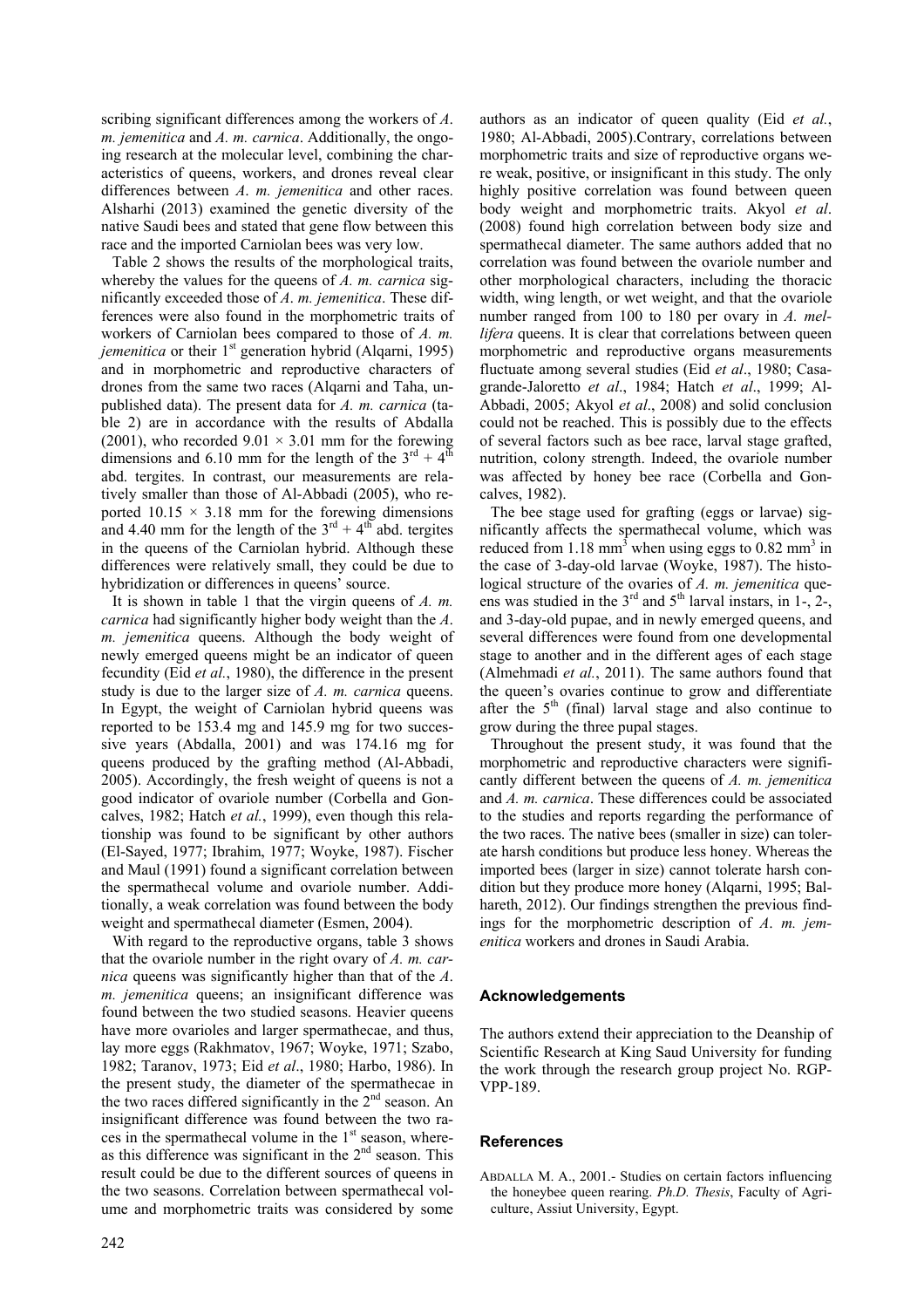- AKYOL E., YENINAR H., KAFTANOGLˇU O., 2008.- Live weight of queen honey bees (*Apis mellifera* L.) predicts reproductive characteristics.- *Journal of the Kansas Entomological Society*, 81: 92-100.
- AL-ABBADI AMAL A., 2005.- Honeybee queen rearing methods and their relation to morphological and physiological characteristics and queen productivity. *Ph.D. Thesis*, Faculty of Agriculture, Alexandria University, Egypt.
- ALGHAMDI A. A., 2002.- The effect of pollen supplementary feeding on some activities of honeybee colonies during summer season in Riyadh, Saudi Arabia.- *Saudi Journal of Biological Sciences*, 9 (2): 85-93.
- ALGHAMDI A. A., 2005.- Comparative study between subspecies of *Apis mellifera* for egg hatching and sealed brood percentage, brood nest temperature and relative humidity.- *Pakistan Journal of Biological Sciences*, 8: 1-5.
- ALGHAMDI A. A., 2006.- Morphometrical and histological studies on some bee glands in genus *Apis* in Saudi Arabia (KSA).- *Bulletin of the Entomological Society of Egypt*, 83: 13-25.
- ALGHAMDI A. A., ALSHARHI M., ALATTAL Y., ADGABA N., 2012.- Morphometric diversity of indigenous honeybee, *Apis mellifera* (Linnaeus, 1758), in Saudi Arabia.- *Zoology in the Middle East*, 57: 97-103.
- ALI M. A. M., 2007.- Comparative studies on numbers of accepted queen cells, their incubation period and mating of produced virgin queens in honey bee colonies of three races.- *Annals of Agricultural Science*, 52 (1): 261-269.
- ALI M. A. M., 2011.- Comparative study for evaluating two honey bee races, *Apis mellifera jemenitica* (indigenous race) and *Apis mellifera carnica* (Carniolan race) in brood production, population development and foraging activity under the environmental conditions of the central region of the Kingdom of Saudi Arabia.- *Annals of Agricultural Science*, 56 (2): 127-134.
- ALMEHMADI R. M., ALGHAMDI A. A., WONGSIRI S., CHANCHAO C., ALJEDANI D. M., 2011.- Histological studies on ovary differentiation in Yemeni queen honeybees, *Apis mellifera jemenitica* (Hymenoptera: Apidae), during post embryonic development.- *Pan-Pacific Entomologist*, 87 (3): 177-187.
- ALQARNI A. S., 1995.- Morphometrical and biological studies on the native honeybee race, *Apis mellifera* L.; the Carniolan, *A. m. carnica* Pollmann and their F1 hybrid.- *M.Sc. Thesis*, College of Food and Agriculture Sciences, King Saud University, Riyadh, Saudi Arabia.
- ALQARNI A. S., 2006.- Tolerance of summer temperature in imported and indigenous honeybee, *Apis mellifera* L. races in Central Saudi Arabia.- *Saudi Journal of Biological Sciences*, 13 (2):123-127.
- ALQARNI A. S., 2010.- Emergence and mating rates of *Apis mellifera* L. honeybee queens in imported and indigenous honeybee races in Central Saudi Arabia.- *Journal of Saudi Society for Agricultural Sciences*, 9 (2): 105-111.
- ALQARNI A. S., HANNAN M. A., OWAYSS A. A., ENGEL M. S., 2011.- The indigenous honey bees of Saudi Arabia (Hymenoptera, Apidae, *Apis mellifera jemenitica* Ruttner): Their natural history and role in beekeeping.- *Zookeys*, 134: 83-98.
- ALSHARHI M. M., 2013.- Genetic and morphometric characterization of the native honey bee race in Saudi Arabia. *PhD. Thesis*, College of Food and Agriculture Sciences, King Saud University, Riyadh, Saudi Arabia.
- AMSSALU B., NURU A., RADLOFF S. E., HEPBURN H. R., 2004.- Multivariate morphometric analysis of honeybees (*Apis mellifera*) in the Ethiopian region.- *Apidologie*, 35 (1): 71-81.
- AVETISYAN G. A., RAKHMATOV K. K., ZIEDOV M., 1967.- Influence of rearing periods on the external and internal characteristics of queen bees, pp. 277-284. In: *The 21st International Apiculture Congress of Apimondia*, College Park, Maryland, USA.
- BALHARETH H. M., 2012.- Comparative studies of queens and colonies of native and imported honeybees, *Apis mellifera* L. *M.Sc. Thesis*, College of Food and Agriculture Sciences, King Saud University, Riyadh, Saudi Arabia.
- CALE G. H., 1963.- The production of queens, package bees, and royal jelly, pp. 437-462. In: *The hive and the honeybee* (GROUT R. A., Ed.).- Dadant & Sons, Hamilton, Illinois, USA.
- CASAGRANDE-JALORETTO D. C., CORREA B. O., STORT A. C., 1984.- Ovariole number in queens of *Apis mellifera*.- *Naturalia*, 9: 73-79.
- CORBELLA E., GONCALVES L. S., 1982.- Relationship between weight at emergence, number of ovarioles and spermathecal volume of Africanized honeybee queens (*Apis mellifera* L.).- *Revista-Brasileira de Genetica*, 5 (4): 835-840.
- CRANE E., 1983.- *The archaeology of beekeeping*.- Duckworth, London, UK.
- DOOLITTLE G. M., 1909.- Scientific queen rearing  $(5<sup>th</sup> Ed.)$ . Sanpoit, Idaho, USA.
- DUNCAN D. B., 1955.- Multiple range and multiple tests.- *Biometrics*, 2: 1-4.
- EID M. A. A., EWIES M. A., NASR M. S., 1980.- The weight of the newly emerged honeybee queen as an index of its potential productivity.- *Faculty of Agriculture, Cairo University, Bulletin*, 29: 91-111.
- EL-SAYED M. E. N., 1977.- Studies on some factors affecting the mating of honeybee queens (*Apis mellifera* L., Hymenoptera: Apidae). *M.Sc. Thesis*, Faculty of Agriculture, Cairo University, Egypt.
- EMSEN B., 2004.- Relationship between larvae age and characteristics of queen honey bees (*Apis mellifera* L.) after single and double grafting, p. 73. In: *The First European Conference of Apidology*, Udine, Italy.
- FISCHER F., MAUL V., 1991.- An inquiry into the characteristics of queens depending on queen rearing.- *Apidologie*, 22 (4): 444-446.
- FLETCHER D. J. C., 1978.- The African bee, *Apis mellifera adansonii*, in Africa.- *Annual Review of Entomology*, 23: 151-171.
- HARBO J. R., 1986.- Oviposition rates of instrumentally inseminated and naturally mated queen honey bees (Hymenoptera: Apidae).- *Annals of the Entomological Society of America*, 79: 112-115.
- HATCH S., TARPY D. R., FLETCHER D. J. C., 1999.- Worker regulation of emergency queen rearing in honey bee colonies and the resultant variation in queen quality.- *Insectes Sociaux*, 46: 372-377.
- HOOPINGARNER R., FARRAR C. L., 1959.- Genetic control of size in queen honeybees.- *Journal of Economic Entomol*ogy, 52 (4): 547-548.
- IBRAHIM S. M. A., 1977.- Studies on queen honeybee rearing.- *M.Sc. Thesis*, Faculty of Agriculture, Alexandria University, Egypt.
- KAFTANOGLU O., AKYOL E., YENINAR H., 2000.- The effect of juvenile hormone analog on the development time and the quality of queen honeybees (*Apis mellifera* L.), pp. 351-357. In: *Proceedings of the 2nd International Conference of Africanized honey bees and bee mites*, Arizona, USA.
- KOMAROV P. M., ALPATOV W. W., 1936.- Variation of honeybees I. Variation of the body weight and of the reproductive system of the queen racial characteristics.- *Biological Abstracts*, 10 (5): 1234.
- LAIDLAW H. H., 1992.- Production of queen and package bees, pp. 989-1042. In: *The hive and the honey bee* (GRAHAM J. H., Ed.).- Dadant & Sons, Hamilton, Illinois, USA.
- MATILLA H. R., SEELEY T. D., 2007.- Genetic diversity in honey bee colonies enhances productivity and fitness.- *Science*, 317 (5836): 362-364.
- MEROZOV A. V., CHEREVKO Y. A., GADELIA I. V., 1971.- Winter rearing of queens and drones under glasshouse condition, pp. 317-322. In: *Proceedings of 23rd International Apiculture Congress of Apimondia*, Moscow, Russia.